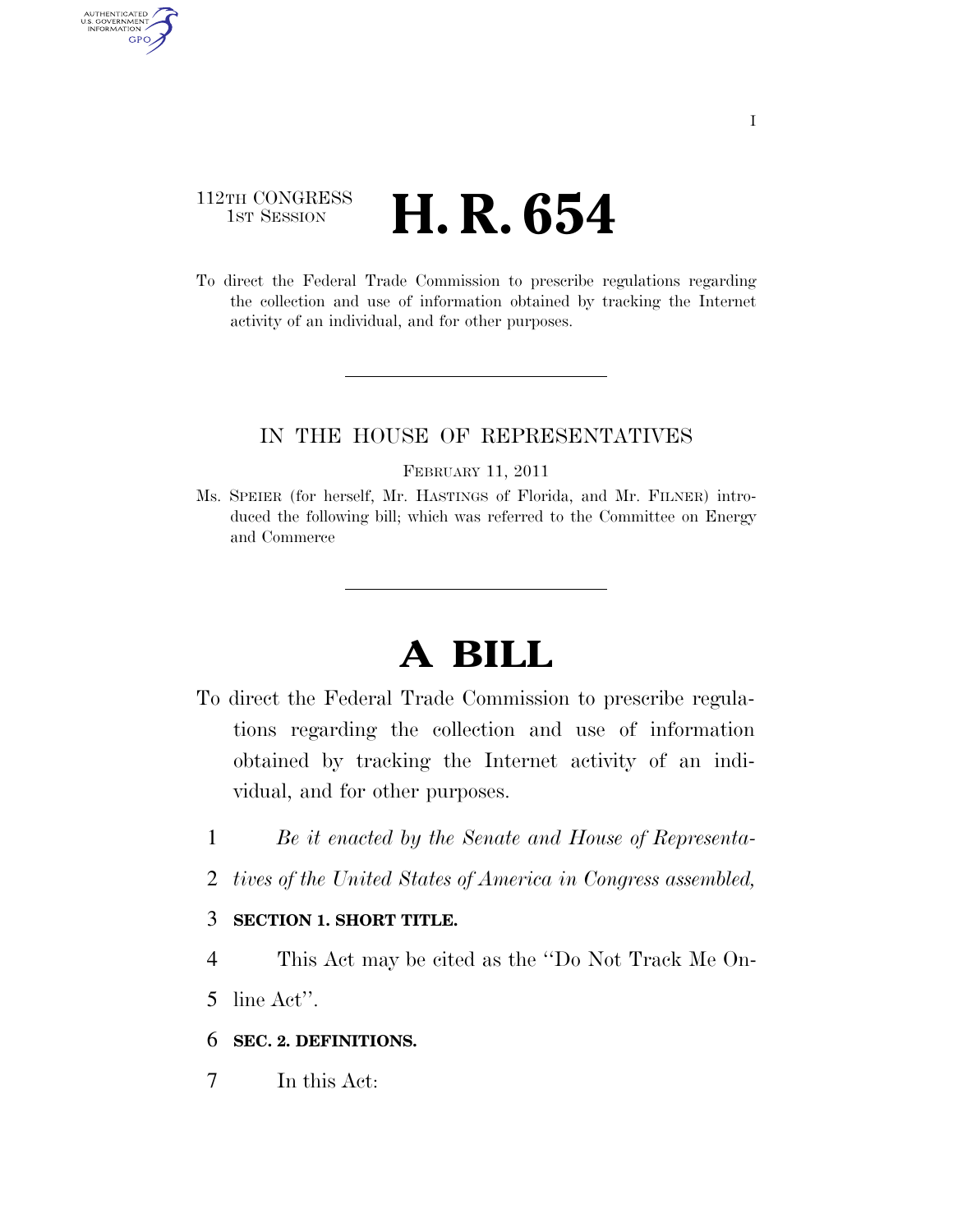| $\mathbf{1}$   | (1) COMMISSION.—The term "Commission"                |
|----------------|------------------------------------------------------|
| $\overline{2}$ | means the Federal Trade Commission.                  |
| 3              | (2) COVERED ENTITY.—The term "covered en-            |
| $\overline{4}$ | tity" means a person engaged in interstate com-      |
| 5              | merce that collects or stores online data containing |
| 6              | covered information. Such term does not include—     |
| 7              | (A) the Federal Government or any instru-            |
| 8              | mentality of the Federal Government, nor the         |
| 9              | government of any State or political subdivision     |
| 10             | of a State; or                                       |
| 11             | (B) any person that can demonstrate that             |
| 12             | such person—                                         |
| 13             | (i) stores covered information from or               |
| 14             | about fewer than 15,000 individuals;                 |
| 15             | (ii) collects covered information from               |
| 16             | or about fewer than 10,000 individuals               |
| 17             | during any 12-month period;                          |
| 18             | (iii) does not collect or store sensitive            |
| 19             | information; and                                     |
| 20             | (iv) does not use covered information                |
| 21             | to study, monitor, or analyze the behavior           |
| 22             | of individuals as the person's primary busi-         |
| 23             | ness.                                                |
| 24             | (3) COVERED INFORMATION.—                            |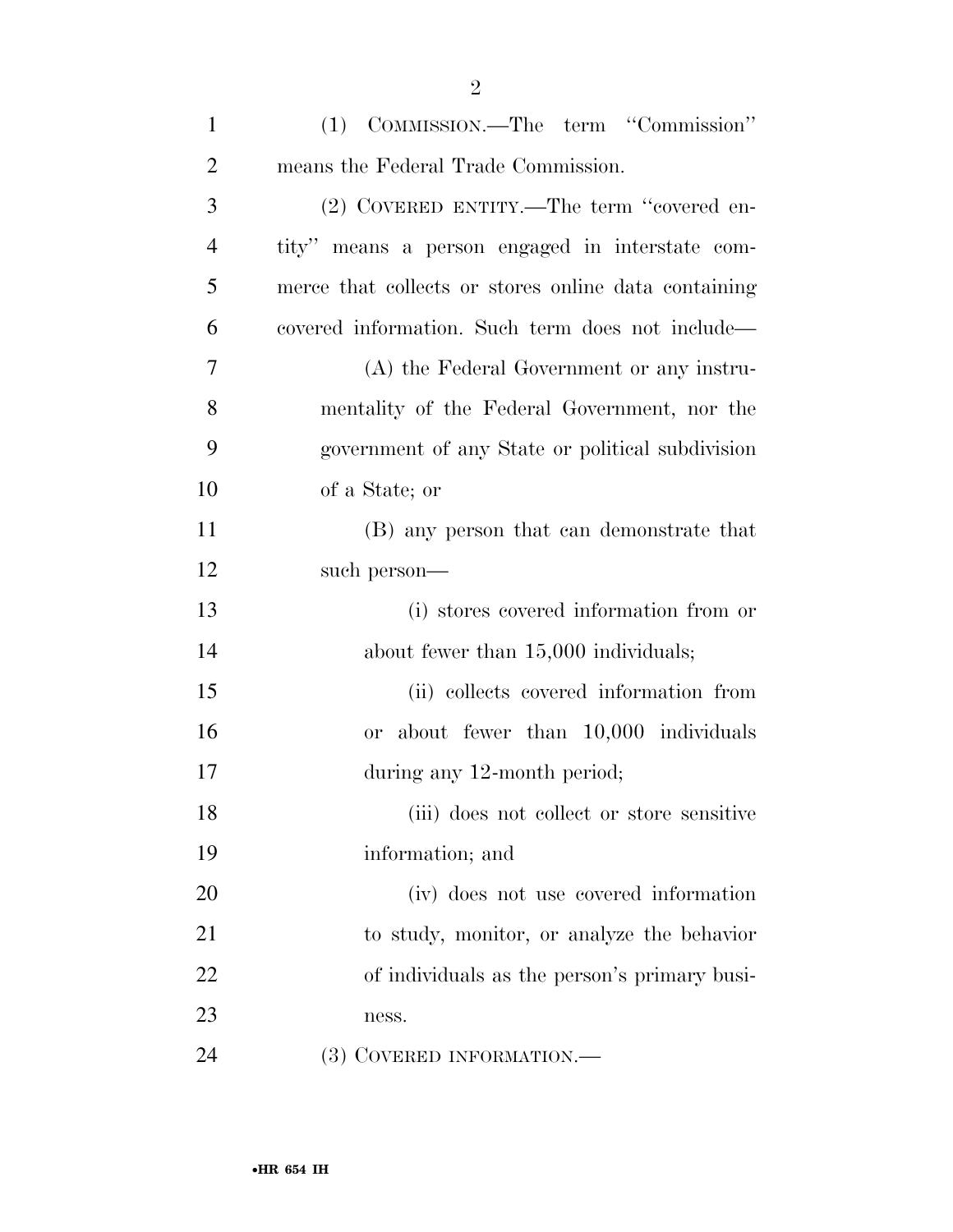| $\mathbf{1}$   | $(A)$ In GENERAL.—The term "covered in-          |
|----------------|--------------------------------------------------|
| $\overline{2}$ | formation" means, with respect to an indi-       |
| 3              | vidual, any of the following that is transmitted |
| $\overline{4}$ | online:                                          |
| 5              | (i) The online activity of the indi-             |
| 6              | vidual, including-                               |
| $\overline{7}$ | (I) the web sites and content                    |
| 8              | from such web sites accessed;                    |
| 9              | (II) the date and hour of online                 |
| 10             | access;                                          |
| 11             | (III) the computer and                           |
| 12             | geolocation from which online infor-             |
| 13             | mation was accessed; and                         |
| 14             | (IV) the means by which online                   |
| 15             | information was accessed, such as a              |
| 16             | device, browser, or application.                 |
| 17             | (ii) Any unique or substantially                 |
| 18             | unique identifier, such as a customer num-       |
| 19             | ber or Internet protocol address.                |
| 20             | (iii) Personal information such as—              |
| 21             | $(I)$ the name;                                  |
| 22             | (II) a postal address or other lo-               |
| 23             | cation;                                          |
| 24             | (III) an email address or other                  |
| 25             | user name;                                       |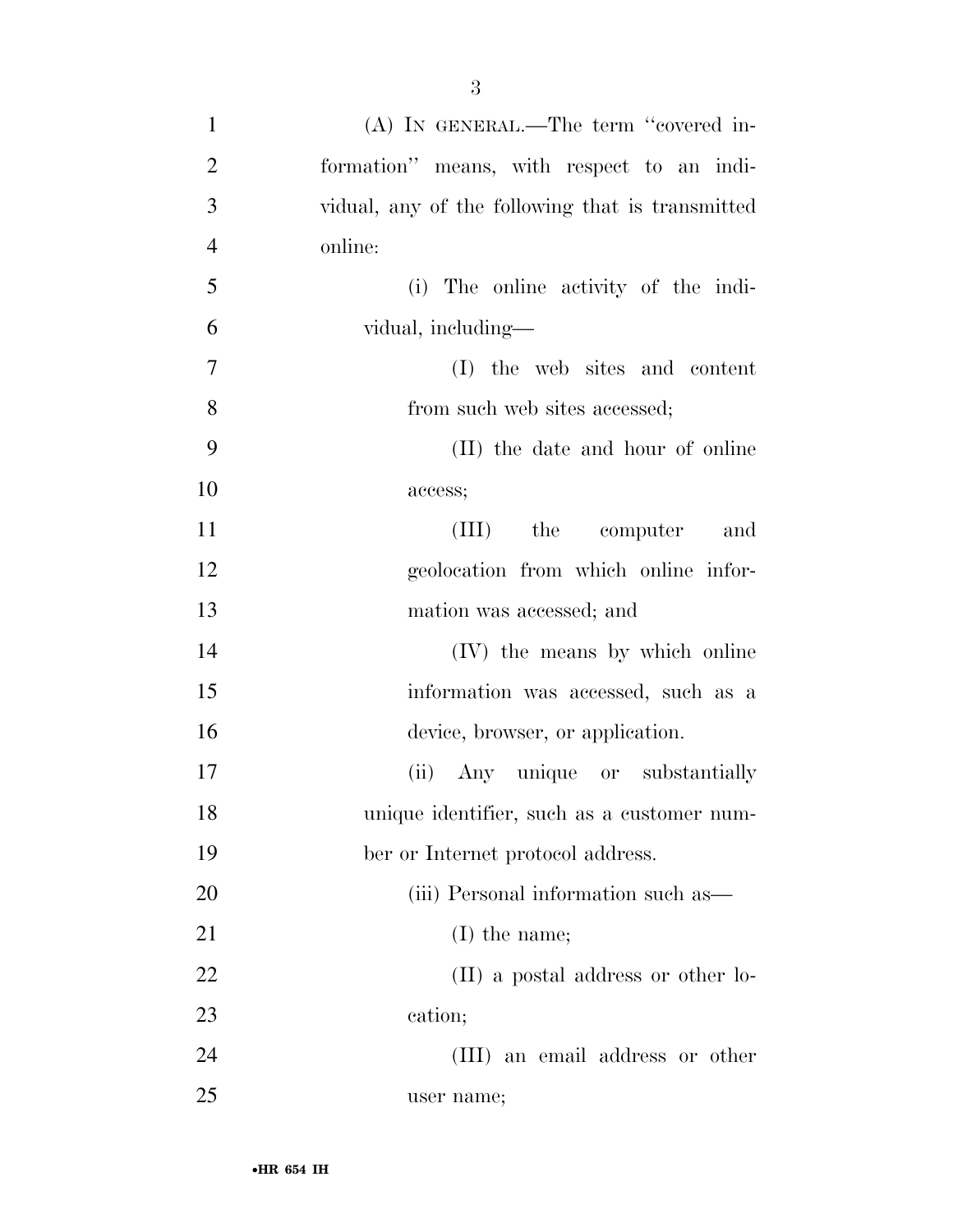| $\mathbf{1}$   | $(IV)$ a telephone or fax number;             |
|----------------|-----------------------------------------------|
| $\overline{2}$ | (V) a government-issued identi-               |
| 3              | fication number, such as a tax identi-        |
| $\overline{4}$ | fication number, a passport number,           |
| 5              | or a driver's license number; or              |
| 6              | (VI) a financial account number,              |
| 7              | or credit card or debit card number,          |
| 8              | or any required security code, access         |
| 9              | code, or password that is necessary to        |
| 10             | permit access to an individual's finan-       |
| 11             | cial account.                                 |
| 12             | (B) EXCLUSION.—Such term shall not in-        |
| 13             | clude—                                        |
| 14             | (i) the title, business address, business     |
| 15             | email address, business telephone number,     |
| 16             | or business fax number associated with an     |
| 17             | individual's status as an employee of an or-  |
| 18             | ganization, or an individual's name when      |
| 19             | collected, stored, used, or disclosed in con- |
| 20             | nection with such employment status; or       |
| 21             | (ii) any information collected from or        |
| 22             | about an employee by an employer, pro-        |
| 23             | spective employer, or former employer that    |
| 24             | directly relates to the employee-employer     |
| 25             | relationship.                                 |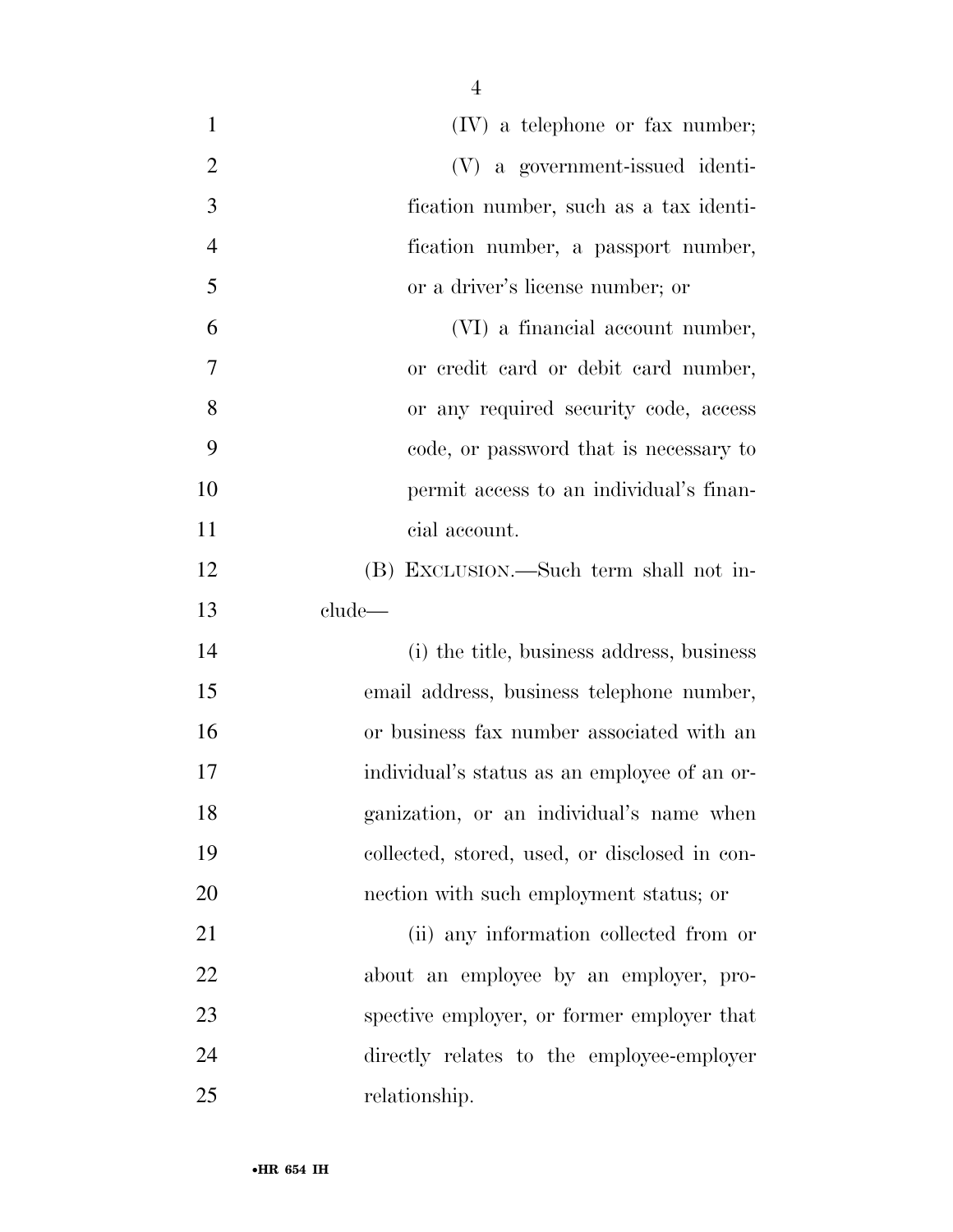| $\mathbf{1}$   | (4) SENSITIVE INFORMATION.-                |
|----------------|--------------------------------------------|
| $\overline{2}$ | (A) DEFINITION.—The term "sensitive in-    |
| 3              | formation" means—                          |
| $\overline{4}$ | (i) any information that is associated     |
| 5              | with covered information of an individual  |
| 6              | and relates directly to that individual's— |
| 7              | (I) medical history, physical or           |
| 8              | mental health, or the provision of         |
| 9              | health care to the individual;             |
| 10             | (II) race or ethnicity;                    |
| 11             | (III) religious beliefs and affili-        |
| 12             | ation;                                     |
| 13             | (IV) sexual orientation or sexual          |
| 14             | behavior;                                  |
| 15             | (V) income, assets, liabilities, or        |
| 16             | financial records, and other financial     |
| 17             | information associated with a finan-       |
| 18             | cial account, including balances and       |
| 19             | financial information, except<br>other     |
| 20             | when financial account information is      |
| 21             | provided by the individual and is used     |
| 22             | only to process an authorized credit or    |
| 23             | debit to the account; or                   |
| 24             | (VI) precise geolocation informa-          |
| 25             | tion and any information about the         |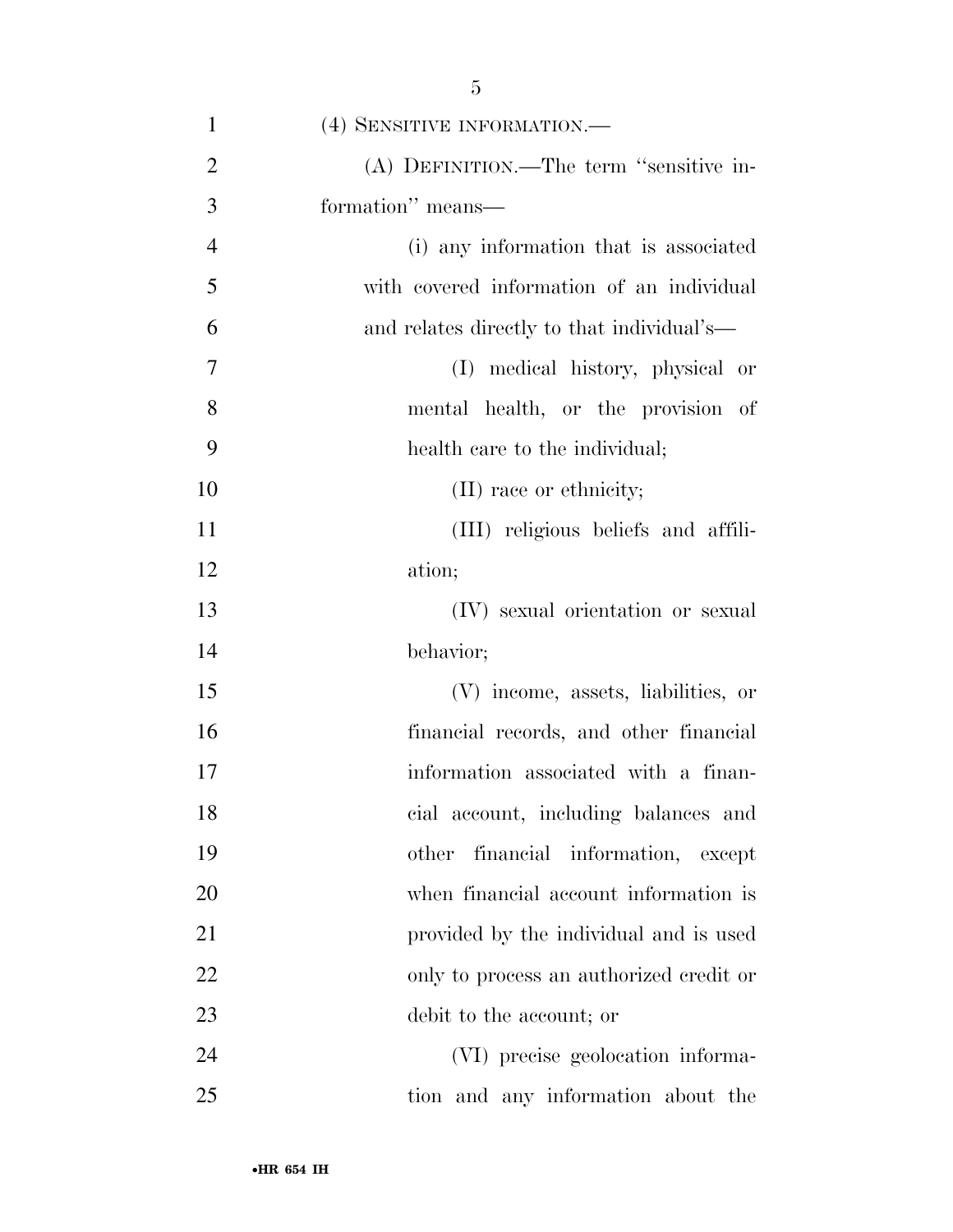| 1              | individual's activities and relationships       |
|----------------|-------------------------------------------------|
| $\overline{2}$ | associated with such geolocation; or            |
| 3              | (ii) an individual's—                           |
| $\overline{4}$ | (I) unique biometric data, includ-              |
| 5              | ing a fingerprint or retina scan; or            |
| 6              | (II) Social Security number.                    |
| 7              | (B)<br>MODIFIED DEFINITION<br>BY<br>RULE-       |
| 8              | MAKING.—The Commission may, by regulations      |
| 9              | promulgated under section 553 of title 5,       |
| 10             | United States Code, modify the scope or appli-  |
| 11             | cation of the definition of "sensitive informa- |
| 12             | tion" for purposes of this Act. In promulgating |
| 13             | such regulations, the Commission shall con-     |
| 14             | sider—                                          |
| 15             | (i) the purposes of the collection of           |
| 16             | the information and the context of the use      |
| 17             | of the information;                             |
| 18             | (ii) how easily the information can be          |
| 19             | used to identify a specific individual;         |
| 20             | (iii) the nature and extent of author-          |
| 21             | ized access to the information;                 |
| 22             | (iv) an individual's reasonable expec-          |
| 23             | tations under the circumstances; and            |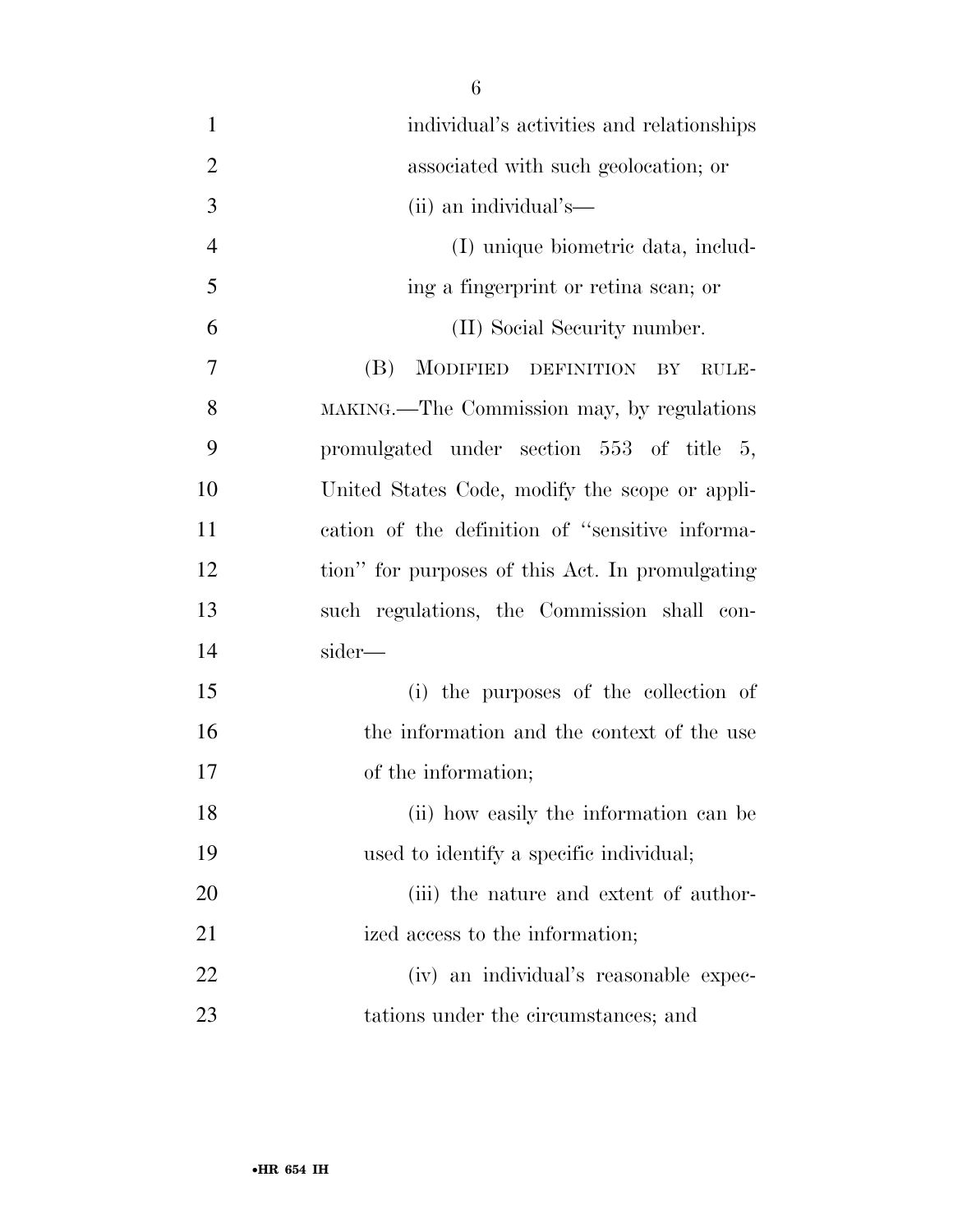(v) adverse effects that may be experi- enced by an individual if the information is disclosed to an unauthorized person.

# **SEC. 3. REGULATIONS REQUIRING ''DO-NOT-TRACK'' MECH-**

### **ANISM.**

 (a) FTC RULEMAKING.—Not later than 18 months after the date of enactment of this Act, the Commission shall promulgate regulations under section 553 of title 5, United States Code, that establish standards for the re- quired use of an online opt-out mechanism to allow a con- sumer to effectively and easily prohibit the collection or use of any covered information and to require a covered entity to respect the choice of such consumer to opt-out of such collection or use. Regulations prescribed pursuant to this subsection shall be treated as regulations defining unfair and deceptive acts or practices affecting commerce prescribed under section 18(a)(1)(B) of the Federal Trade Commission Act (15 U.S.C. 57a(a)(1)(B)).

 (b) REQUIREMENTS TO BE INCLUDED IN REGULA- TIONS.—The regulations prescribed under subsection (a)—

 (1) shall include a requirement for a covered entity to disclose, in a manner that is easily acces- sible to a consumer, information on the collection of information practices of such entity, how such entity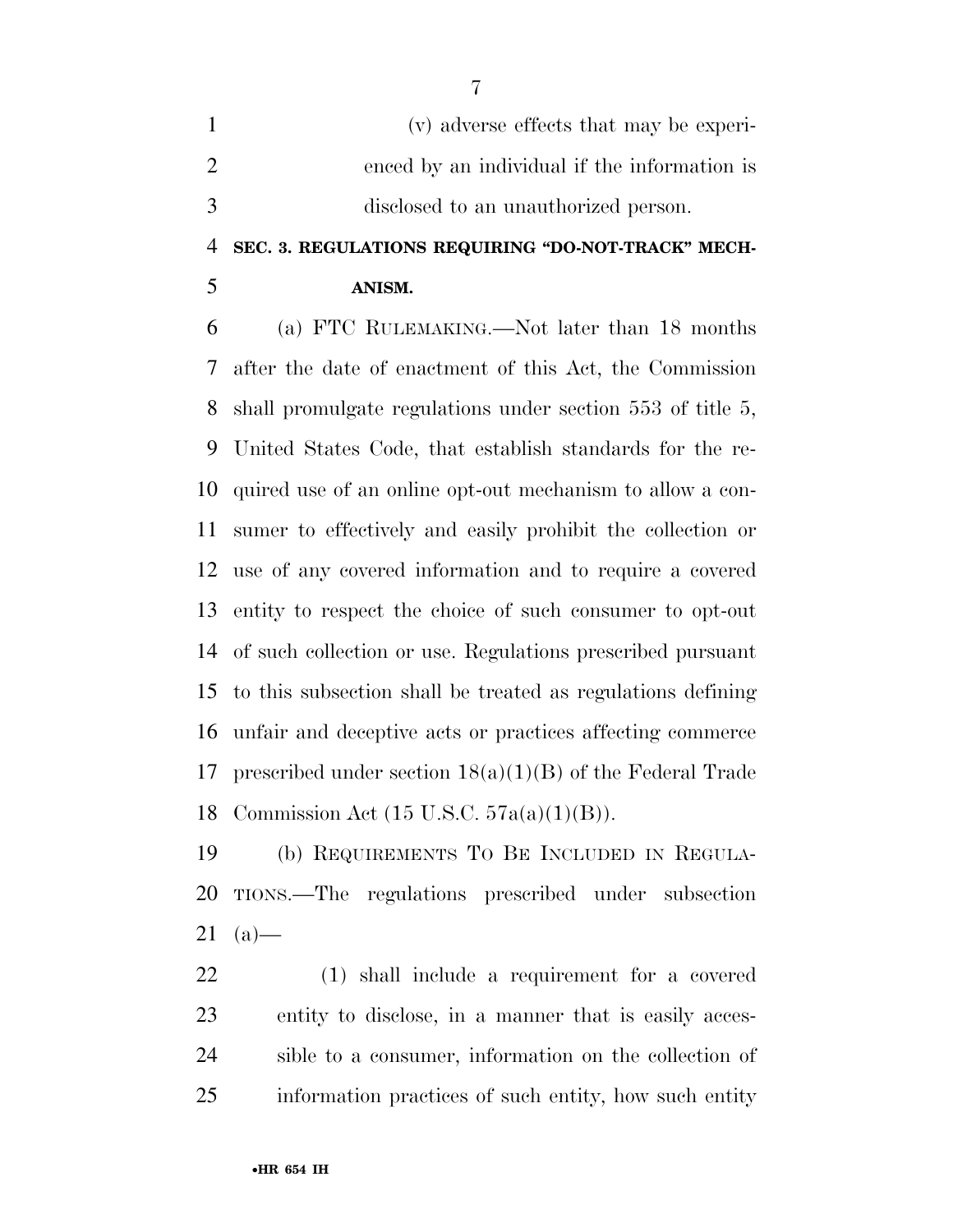uses or discloses such information, and the names of 2 the persons to whom such entity would disclose such information; and

 (2) shall prohibit the collection or use of cov- ered information by a covered entity for which a consumer has opted-out of such collection or use, unless the consumer changes their opt-out pref- erence to allow the collection or use of such informa-tion.

 (c) ADDITIONAL REGULATORY AUTHORITY.—The regulations prescribed under subsection (a)—

 (1) may include a requirement that a covered entity provide a consumer with a means to access the covered information of such consumer and the data retention and security policies of the covered entity in a format that is clear and easy to under-stand; and

 (2) may include a requirement that some or all of the regulations apply with regard to the collection and use of covered information, regardless of the source.

 (d) EXEMPTIVE AUTHORITY.—The Commission may exempt from some or all of the regulations required by this section certain commonly accepted commercial prac-tices, including the following: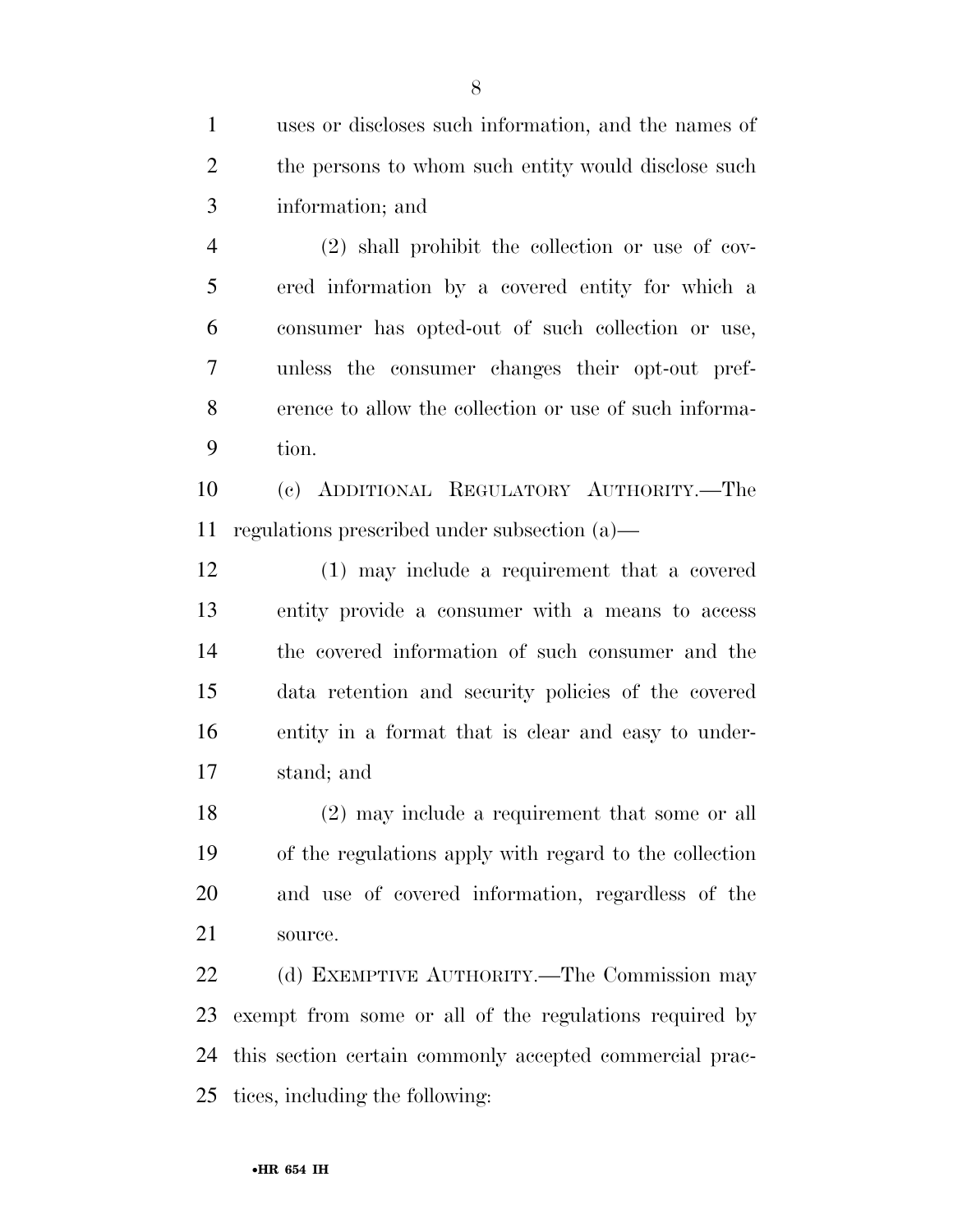| $\mathbf{1}$   | (1) Providing, operating, or improving a prod-         |
|----------------|--------------------------------------------------------|
| $\overline{2}$ | uct or service used, requested, or authorized by an    |
| 3              | individual, including the ongoing provision of cus-    |
| $\overline{4}$ | tomer service and support.                             |
| 5              | (2) Analyzing data related to use of the product       |
| 6              | or service for purposes of improving the products,     |
| 7              | services, or operations.                               |
| 8              | (3) Basic business functions such as account-          |
| 9              | ing, inventory and supply chain management, quality    |
| 10             | assurance, and internal auditing.                      |
| 11             | (4) Protecting or defending rights or property,        |
| 12             | including intellectual property, against actual or po- |
| 13             | tential security threats, fraud, theft, unauthorized   |
| 14             | transactions, or other illegal activities.             |
| 15             | (5) Preventing imminent danger to the personal         |
| 16             | safety of an individual or group of individuals.       |
| 17             | (6) Complying with a Federal, State, or local          |
| 18             | law, rule, or other applicable legal requirement, in-  |
| 19             | cluding disclosures pursuant to a court order, sub-    |
| 20             | poena, summons, or other properly executed compul-     |
| 21             | sory process.                                          |
| 22             | (7) Any other category of operational use speci-       |
| 23             | fied by the Commission by regulation that is con-      |
| 24             | sistent with the purposes of this Act.                 |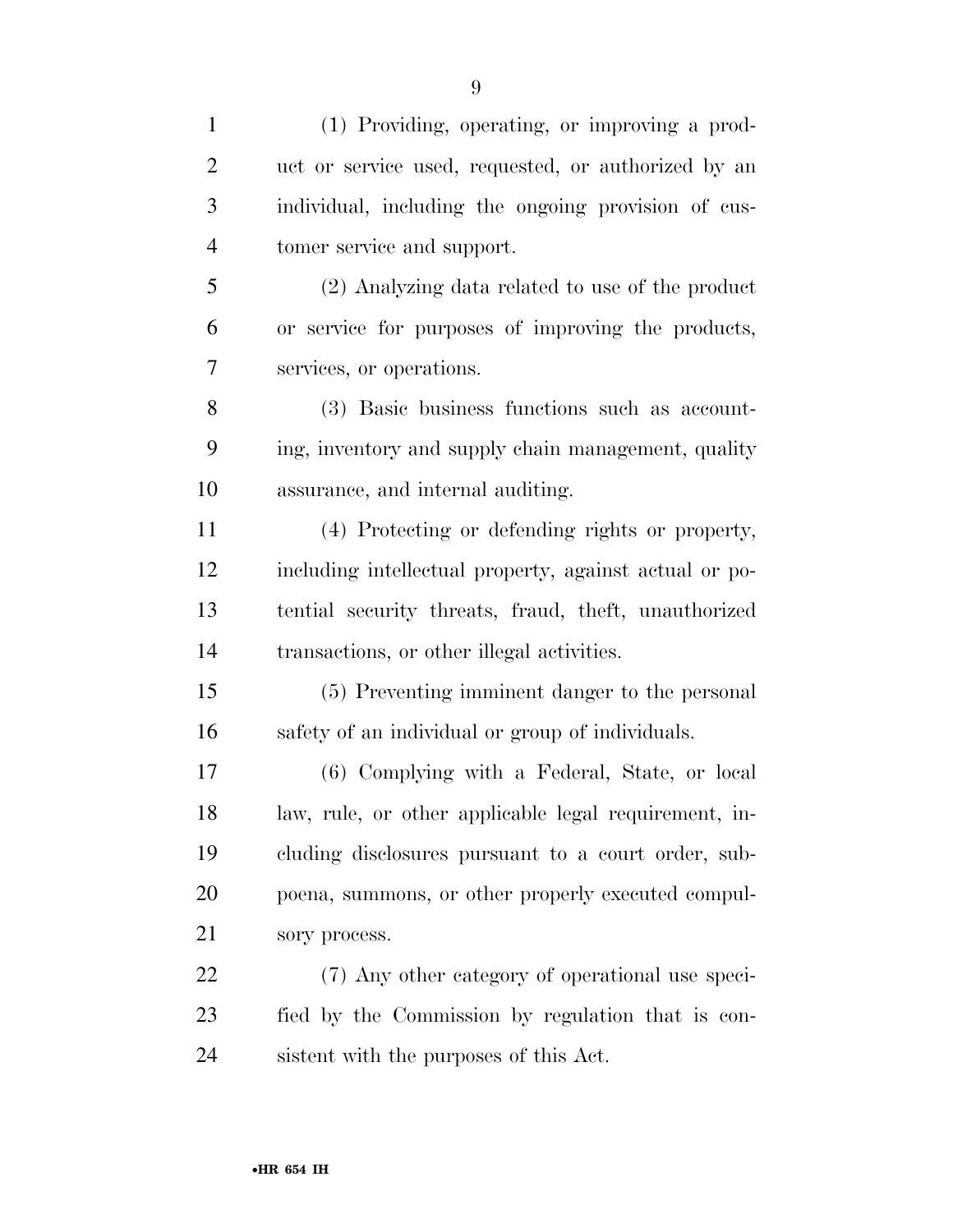### **SEC. 4. ADDITIONAL FTC AUTHORITY.**

 In implementing and enforcing the regulations pre-scribed under section 3, the Commission shall—

 (1) have the authority to prescribe such regula- tions as may be necessary to carry out the purposes of this Act in accordance with section 553 of title 5, United States Code;

 (2) monitor for risks to consumers in the provi- sion of products and services, including the develop- ment of new hardware or software designed to limit, restrict, or circumvent the ability of a consumer to control the collection and use of the covered infor- mation of such consumer, as set forth in the regula-tions prescribed under section 3;

 (3) perform random audits of covered entities, including Internet browsing for investigative pur- poses, to ensure compliance with the regulations issued under section 3;

 (4) assess consumers' understanding of the risks posed by the tracking of a consumer's Internet activity and the collection and use of covered infor-mation relating to a consumer; and

 (5) make available to the public at least 1 re- port of significant findings of the monitoring re-25 quired by this section in each calendar year after the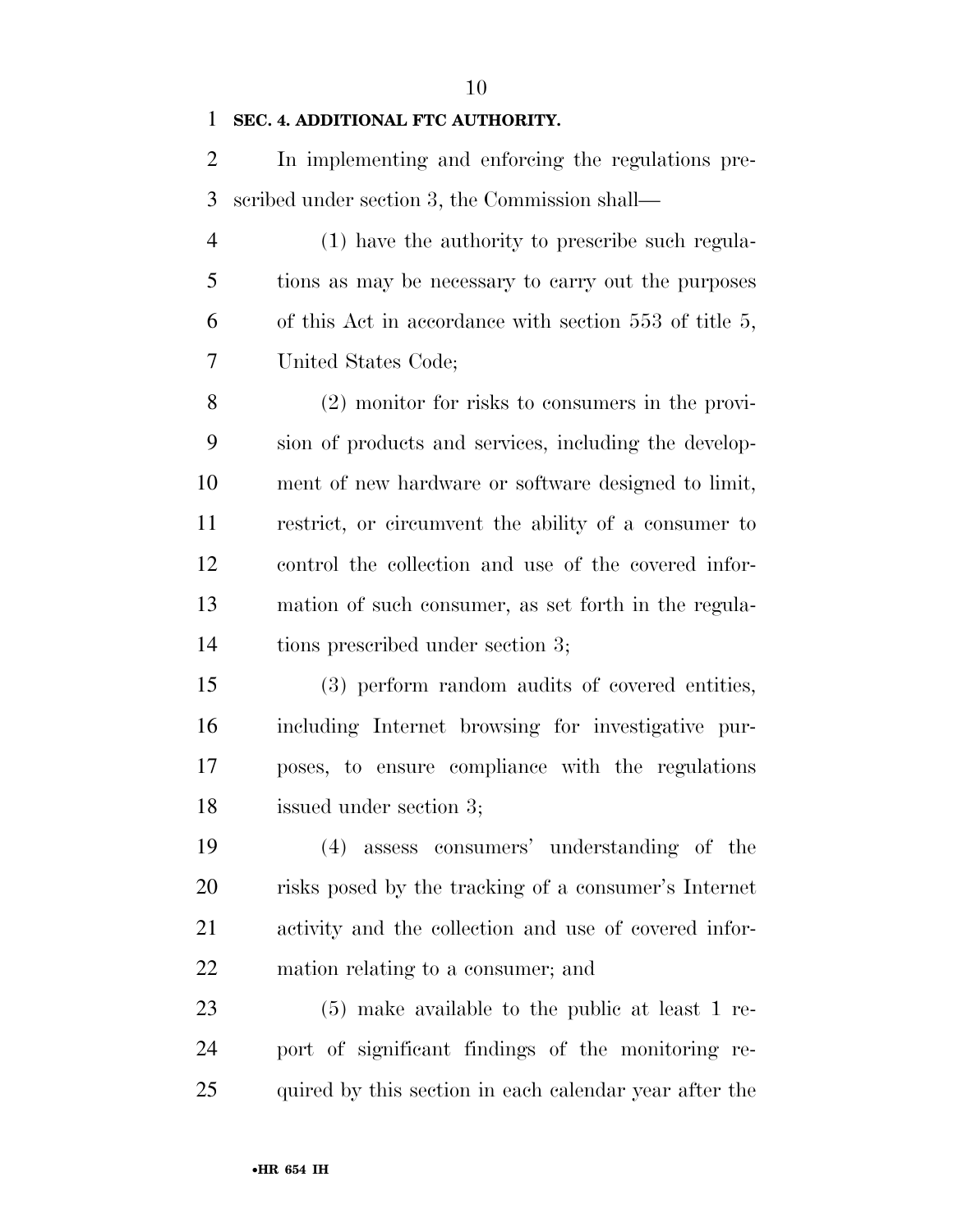date on which final regulations are issued pursuant 2 to section  $3(a)$ .

#### **SEC. 5. ENFORCEMENT BY STATE ATTORNEYS GENERAL.**

 (a) CIVIL ACTION.—In any case in which the Attor- ney General of a State, or an official or agency of a State, has reason to believe that an interest of the residents of that State has been or is threatened or adversely affected by any person who violates the regulations prescribed under section 3, the attorney general, official, or agency of the State, as parens patriae, may bring a civil action on behalf of the residents of the State in an appropriate district court of the United States—

 (1) to enjoin further violation of the regulations prescribed under section 3 by the defendant;

 (2) to compel compliance with the regulations prescribed under section 3; or

 (3) to obtain civil penalties for violations of the regulations prescribed under section 3 in the amount determined under subsection (b).

20 (b) CIVIL PENALTIES.—

21 (1) CALCULATION.—For purposes of calculating the civil penalties that may be obtained under sub- section (a)(3), the amount determined under this paragraph is the amount calculated by multiplying the number of days that a covered entity is not in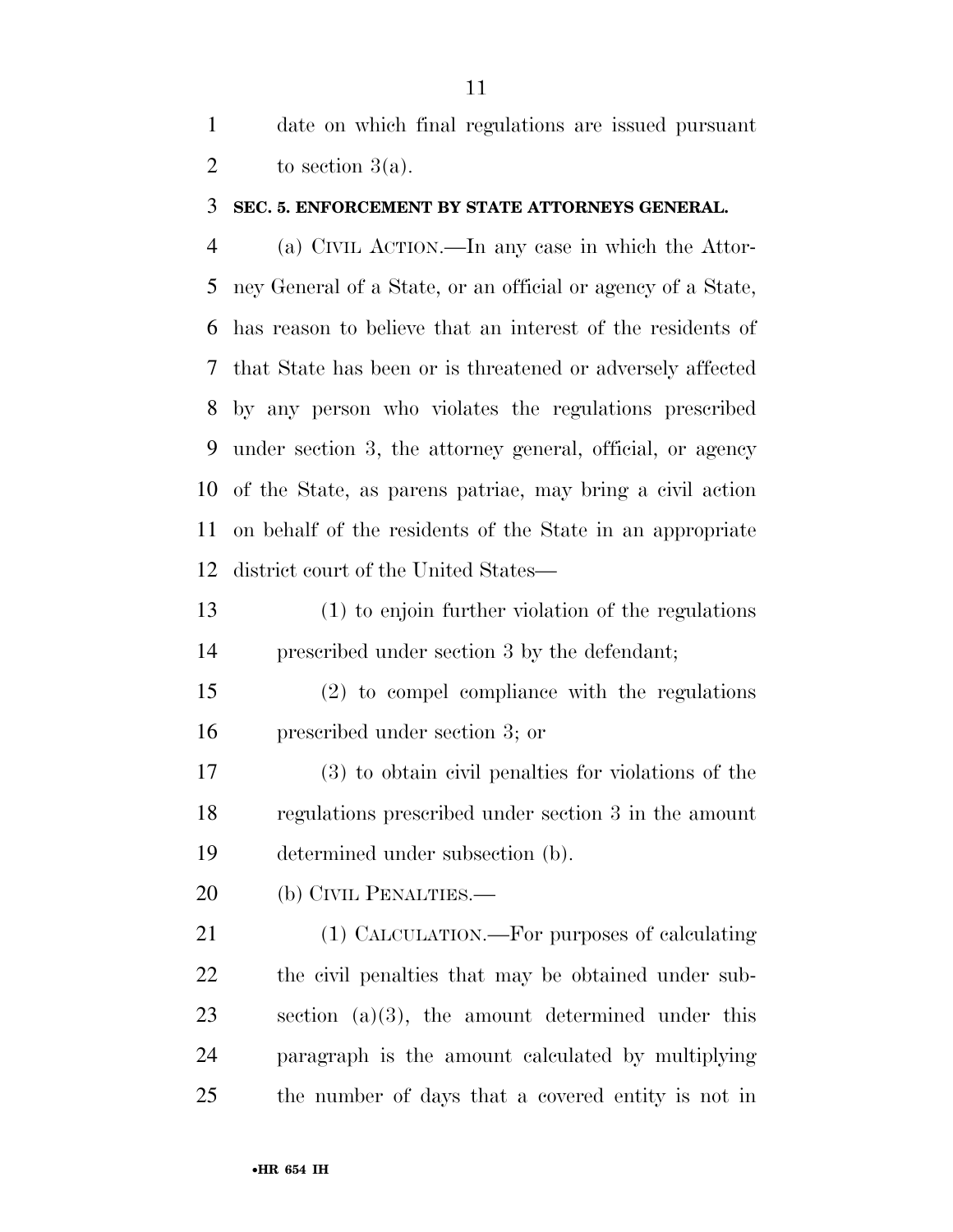compliance with the regulations prescribed under section 3 by an amount not to exceed \$11,000.

 (2) ADJUSTMENT FOR INFLATION.—Beginning on the date that the Consumer Price Index for All Urban Consumers is first published by the Bureau of Labor Statistics that is after 1 year after the date of enactment of this Act, and each year thereafter, the amount specified in paragraph (1) shall be in- creased by the percentage increase in the Consumer Price Index published on that date from the Con-sumer Price Index published the previous year.

 (3) MAXIMUM TOTAL LIABILITY.—Notwith- standing the number of actions which may be brought against a person under this section the maximum civil penalty for which any person may be 16 liable under this section shall not exceed \$5,000,000 for any related series of violations of the regulations prescribed under section 3.

19 (c) INTERVENTION BY THE FTC.—

 (1) NOTICE AND INTERVENTION.—The State shall provide prior written notice of any action under subsection (a) to the Commission and provide the Commission with a copy of its complaint, except in any case in which such prior notice is not feasible, in which case the State shall serve such notice im-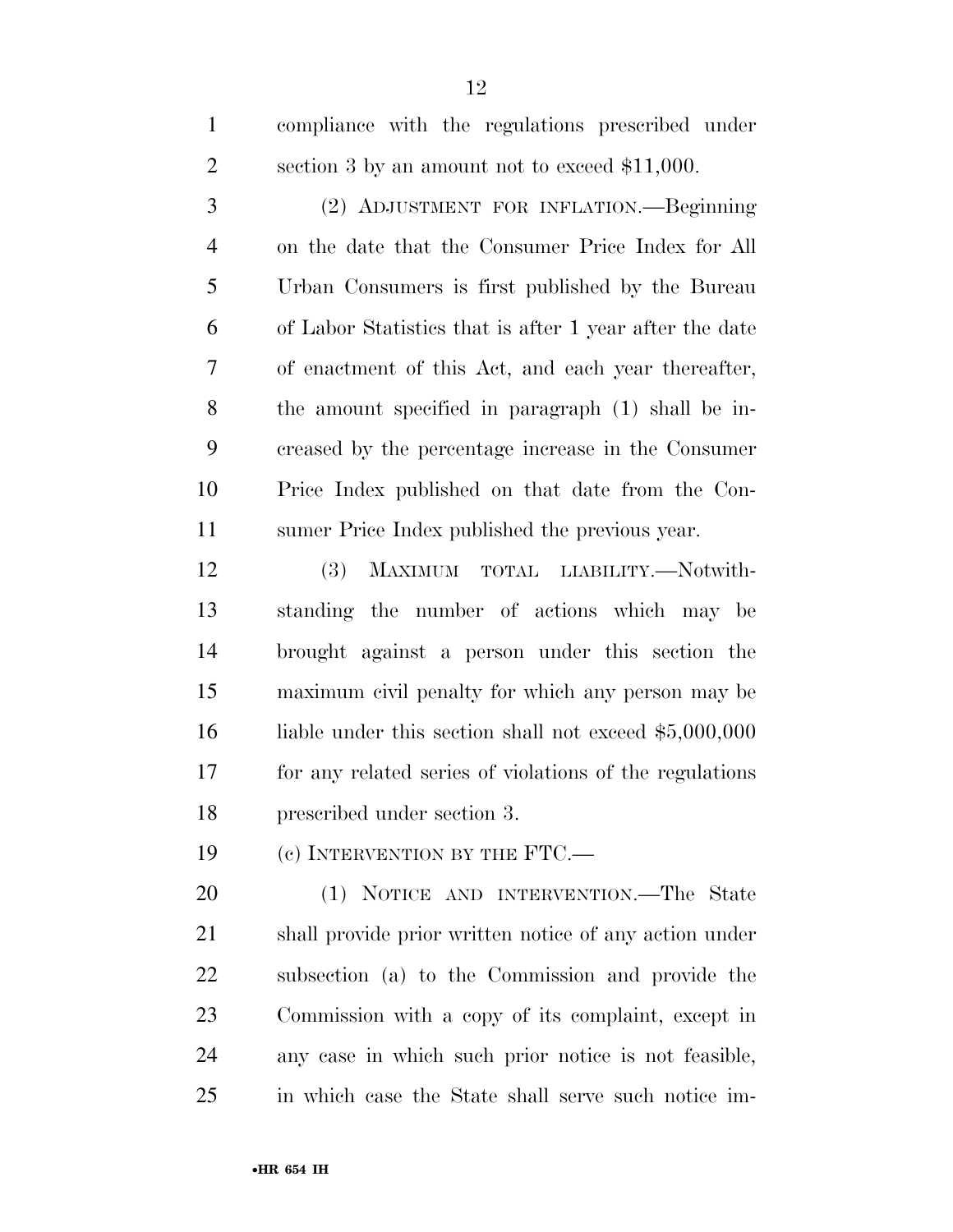| $\mathbf{1}$   | mediately upon instituting such action. The Commis-    |
|----------------|--------------------------------------------------------|
| $\overline{2}$ | sion shall have the right—                             |
| 3              | $(A)$ to intervene in the action;                      |
| $\overline{4}$ | (B) upon so intervening, to be heard on all            |
| 5              | matters arising therein; and                           |
| 6              | (C) to file petitions of appeal.                       |
| 7              | (2) LIMITATION ON STATE ACTION WHILE FED-              |
| 8              | ERAL ACTION IS PENDING.—If the Commission has          |
| 9              | instituted a civil action for violation of the regula- |
| 10             | tions prescribed under section 3, no attorney general  |
| 11             | of a State, or official, or agency of a State, may     |
| 12             | bring an action under this section during the pend-    |
| 13             | ency of that action against any defendant named in     |
| 14             | the complaint of the Commission for any violation of   |
| 15             | the regulations issued under this Act alleged in the   |
| 16             | complaint.                                             |
|                |                                                        |

### **SEC. 6. EFFECT ON OTHER LAWS.**

 (a) OTHER AUTHORITY OF FEDERAL TRADE COM- MISSION.—Nothing in this Act shall be construed to limit or affect in any way the Commission's authority to bring enforcement actions or take any other measure under the Federal Trade Commission Act (15 U.S.C. 41 et seq.) or any other provision of law.

 (b) STATE LAW.—The regulations prescribed under section 3 shall not annul, alter, affect, or exempt any per-